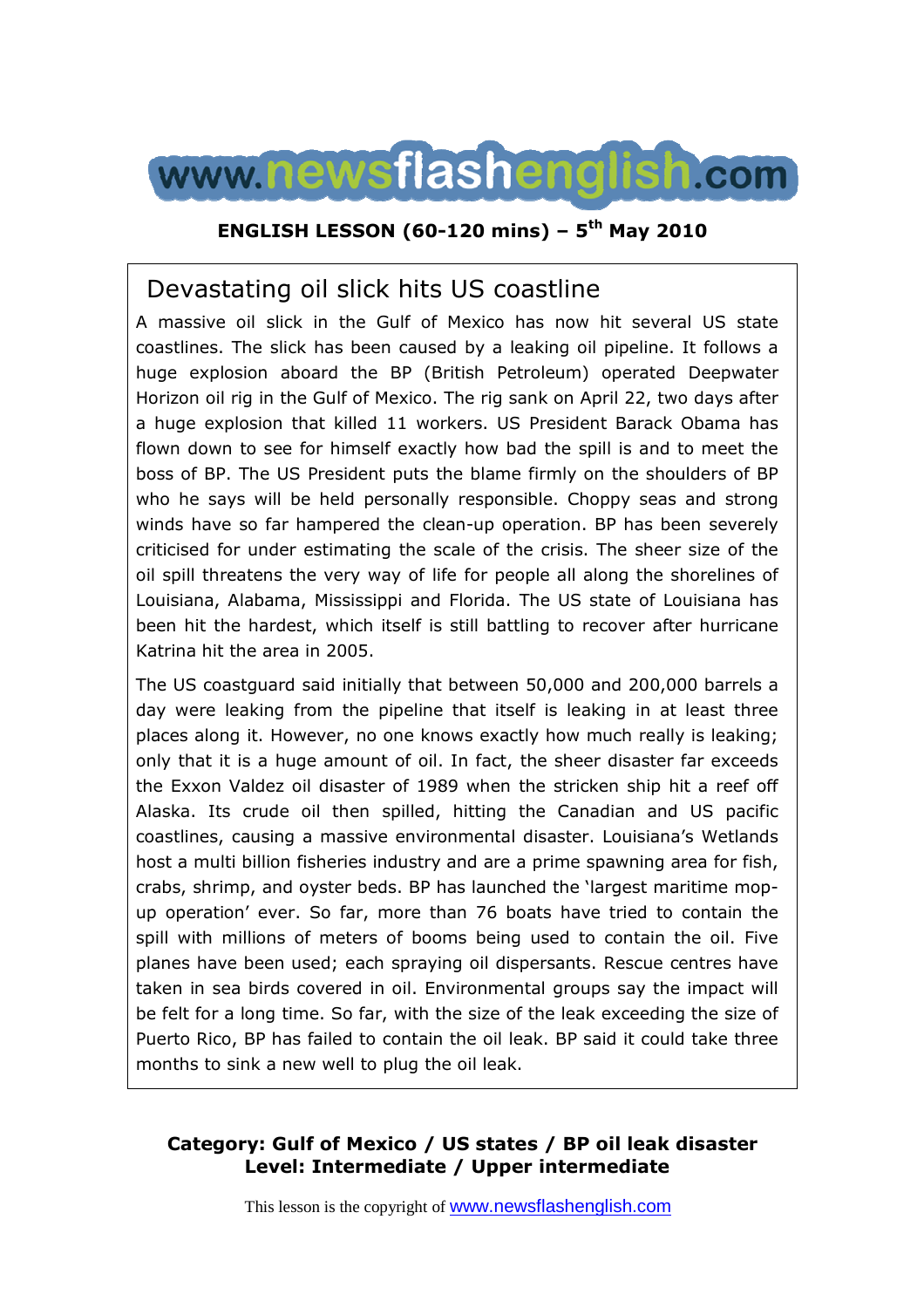## Devastating oil leak hits US coastline – *5 th May 2010* **FXFRCISES**

1. Gulf of Mexico oil leak: Think of three things you know about the Gulf of Mexico oil leak? What are the environmental effects? Go round the room swapping details.

2. Dictation: The teacher will read four to six lines of the article slowly and clearly. Students will write down what they hear. The teacher will repeat the passage slowly again. Self correct your work from page two - filling in spaces and correcting mistakes. Be honest with yourself on the number of errors. Advise the teacher of your total number of errors. Less than five is very good. Ten is acceptable. Any more is room for improvement! More than twenty - we need to do some work!

3. Reading: The students should now read the article aloud, swapping readers every paragraph.

4. Vocabulary: Students should now look through the article and underline any vocabulary they do not know. Look in dictionaries. Discuss and help each other out. The teacher will go through and explain any unknown words or phrases.

5. The article: Students should look through the article with the teacher.

- a) What is the article about?
- b) What do you think about the article?
- c) What is the latest on this story?

### **(Look on Google maps to locate the area)**

6. Let's think! With your partner think of five US states on the Gulf of Mexico. Draw a map of them on the board. Think of five things about the Gulf of Mexico.

| Five US states on the<br><b>Gulf of Mexico</b> | Five things you know about the<br><b>Gulf of Mexico</b> |  |
|------------------------------------------------|---------------------------------------------------------|--|
|                                                |                                                         |  |
|                                                |                                                         |  |
|                                                |                                                         |  |
|                                                |                                                         |  |
|                                                |                                                         |  |
|                                                |                                                         |  |

**The teacher** will choose some pairs to discuss their findings in front of the class.

7. Let's think! Oil Disasters: With your partner think of two other oil disasters. Write them below. Discuss together. What are your conclusions?

1 2

**The teacher** will choose some pairs to discuss their findings in front of the class.

### 8. Let's debate: In pairs: The issue: **Is enough being done to prevent environmental disasters?** Debate together. *5 mins.*

**The teacher** will choose some pairs to discuss their findings in front of the class.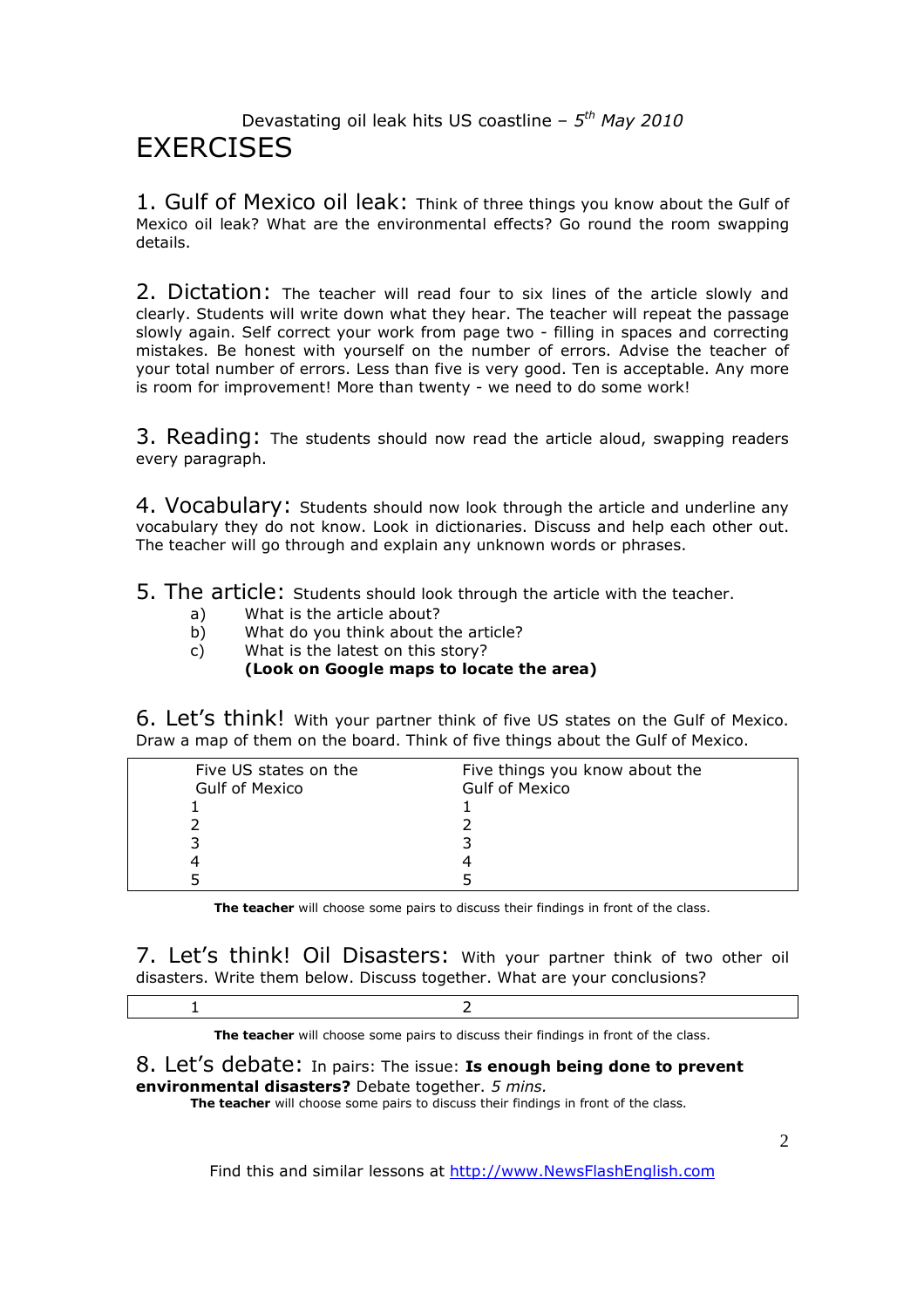### Devastating oil leak hits US coastline – *5 th May 2010*

9. Let's do 'The Article Quiz': Have the students quiz each other in pairs. They score a point for each correct answer and half a point each time they have to look at the article for help. See who can get the highest score!

### **Student A**

- 1) Name the US states.
- 2) How many barrels of oil a day were leaking?
- 3) What does BP stand for?
- 4) What happened on April 22?
- 5) What happened in 2005?
- 6) What happened in 1989? **Student B**
- 1) Where are the wetlands?
- 2) Name the seafood mentioned.<br>3) Briefly, describe the mop-up o
- Briefly, describe the mop-up operation.
- 4) What did the US President say?
- 5) How big *is/was* the leak?
- 6) Which state has been hit the hardest? Why?

10. Let's draw: In pairs: On the board draw an oil well. Label it. Discuss what each feature you label does. Then add five ways to stop an oil leak.

11. Let's think! Look at the list below. In small groups discuss how the oil spill in the Gulf of Mexico will affect each of them. What conclusion do you come to?

|   | Tourism                  | ь  | Fishing                |
|---|--------------------------|----|------------------------|
|   | Oil exploration          |    | Petrochemical industry |
|   | Oil rig drilling         | 8  | Economy                |
| 4 | Natural areas - Wetlands | q  | Wildlife               |
|   | Ports                    | 10 | Estuaries              |

**The teacher** will choose some pairs to discuss their findings in front of the class.

12. Sentence starters: Finish these sentence starters. Correct your mistakes. Compare what other people have written.

- a) The crude oil \_\_\_\_\_\_\_\_\_\_\_\_\_\_\_\_\_\_\_\_\_\_\_\_\_\_\_\_\_\_\_\_\_\_\_\_\_\_\_\_\_\_\_\_\_\_\_\_\_\_\_
- b) The US coastline  $\Box$
- c) Fishing boats \_
- d) The pipeline \_\_\_\_\_\_\_\_\_\_\_\_\_\_\_\_\_\_\_\_\_\_\_\_\_\_\_\_\_\_\_\_\_\_\_\_\_\_\_\_\_\_\_\_\_\_\_\_\_\_\_

13. Quickfire session: In a group the teacher asks students, **"The Gulf of Mexico oil rig disaster…"**

14. Let's talk! In a pub: *In pairs:* You are in a pub in New Orleans discussing **the Gulf of Mexico oil rig disaster**. One of you is a fisherman. The other is an oil man. *5-minutes.* 

15. Let's write! An e-mail: Write and send a 200 word e-mail to your teacher about: **Gulf of Mexico oil rig disaster** in your country. Your e-mail can be read out in class.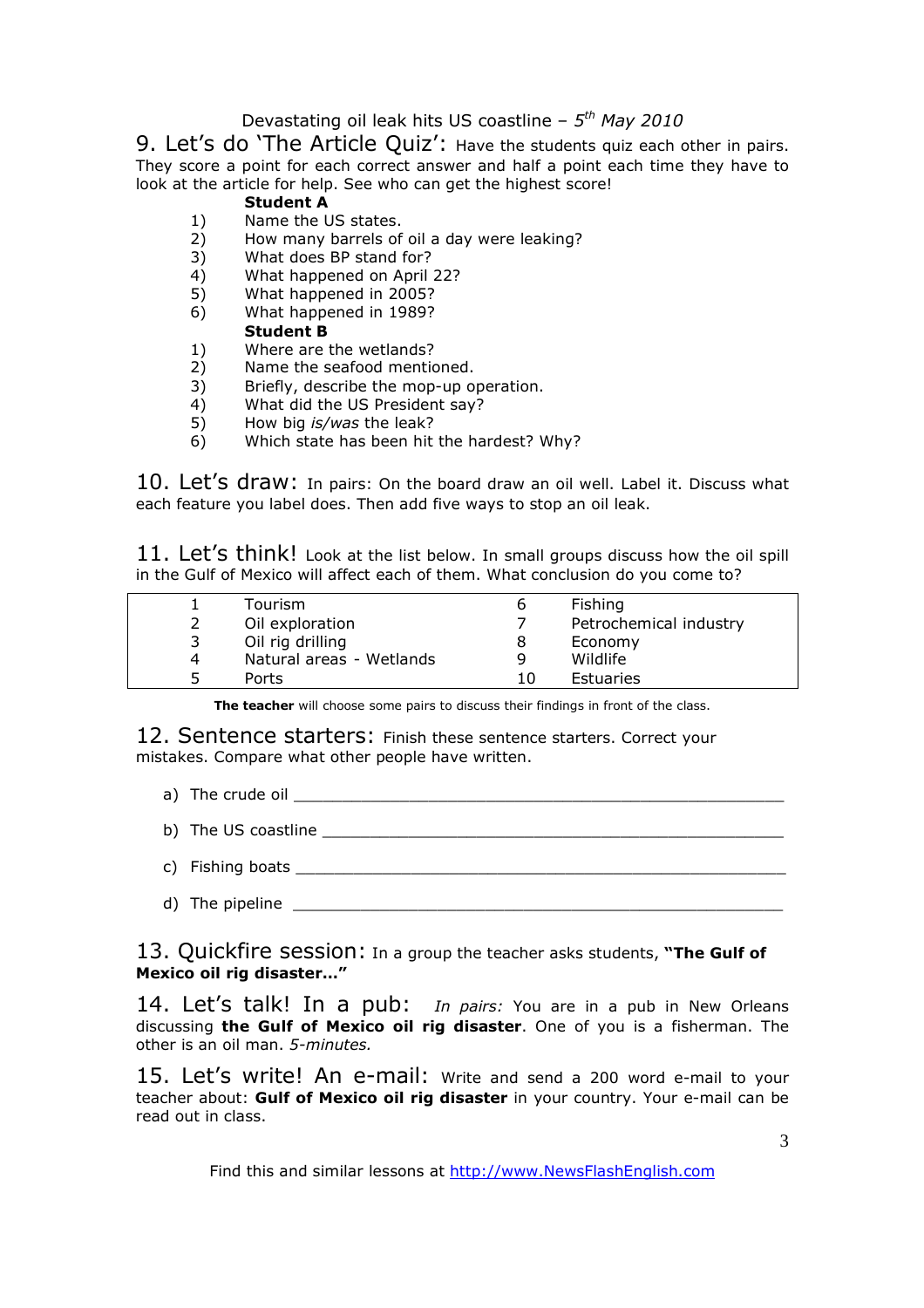# Devastating oil leak hits US coastline – *5 th May 2010*

# DISCUSSION

### **Student A questions**

- 1) Did the headline make you want to read the article?<br>2) What do you think of the oil leak?
- What do you think of the oil leak?
- 3) Why did BP not act sooner?
- 4) How bad is the disaster?<br>5) Should BP pull in more re
- 5) Should BP pull in more resources to contain the oil leak?
- 6) What impact will the oil leak have?
- 7) Should BP pay for the clean up operation? Why? Why not?
- 8) What three bits of advice would you give the boss of BP?
- 9) If you were the US President what would you say to the boss of BP?
- 10) If you were a fisherman what would you say to the boss of BP?

#### **Student B questions**

- 1) What's the latest on this story?
- 2) What will happen to the Wetlands?
- 3) How can the oil slick be contained?
- 4) How will the weather help the situation?<br>5) What other two oil spills do you know of
- 5) What other two oil spills do you know of?
- 6) Why did the rescue effort not cap the leak sooner?
- 7) What lessons can be learnt from this disaster?
- 8) Should more oil drilling be allowed so near to land? Why? Why not?<br>9) Would you want to eat fish caught from the contaminated area, eve
- Would you want to eat fish caught from the contaminated area, even if it was deemed 'safe'?
- 10) Did you like this discussion?

# SPEAKING

## Let's brainstorm! Impact of the oil disaster *Allow 10-20 minutes - Small groups / pairs / 1 to 1*

Brainstorm some ideas about **the Gulf of Mexico oil rig disaster**. Choose a spokesperson who can present your ideas to the class at the end of your preparation. Present it visually or use the board etc… Try to be imaginative!

| Five environmental issues                                            | Five different clean up operations |
|----------------------------------------------------------------------|------------------------------------|
| Five sea foods caught in the Wetlands Five ways to stop the oil leak |                                    |
| Five jobs likely to be lost                                          | Five ways to help seabirds etc     |

The teacher can moderate the session.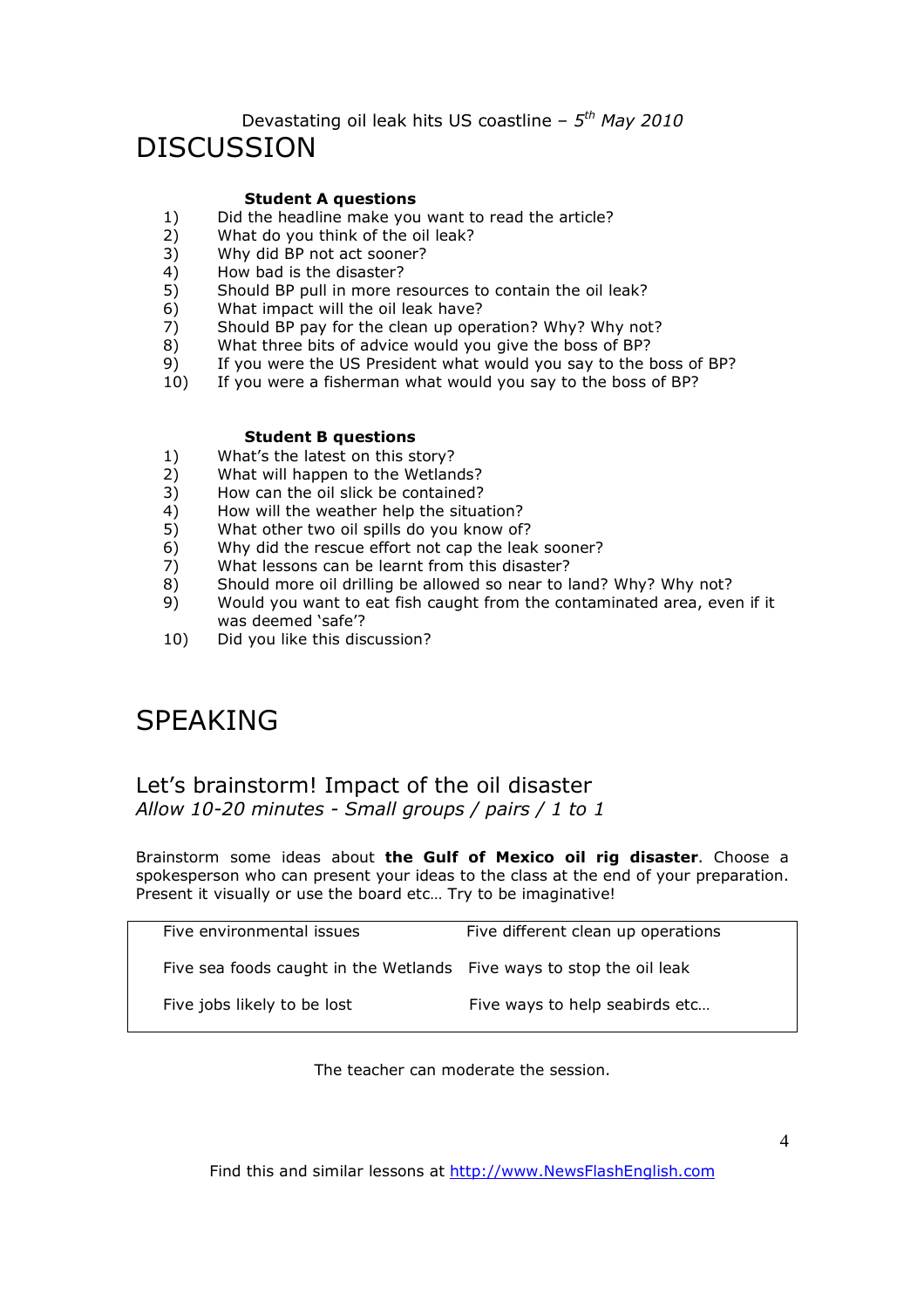# Devastating oil leak hits US coastline – *5 th May 2010* GAP FILL: READING

Put the words into the gaps in the text.

A \_\_\_\_\_\_\_ oil slick in the Gulf of Mexico has now hit several US state coastlines. The slick has been caused by a leaking oil \_\_\_\_\_\_\_\_. It follows a huge explosion aboard the BP (British Petroleum) operated Deepwater Horizon oil rig in the Gulf of Mexico. The rig sank on April 22, two days after a huge explosion that killed 11 workers. US President Barack Obama has flown down to see for himself exactly how bad the is and to meet the boss of BP. The US President puts the blame firmly on the shoulders of BP who he says will be held personally \_\_\_\_\_\_\_\_\_\_\_\_\_. \_\_\_\_\_\_\_ seas and strong winds have so far hampered the clean-up operation. BP has been severely criticised for under estimating the scale of the The sheer size of the oil spill threatens the very way of life for people all along the \_\_\_\_\_\_\_\_\_\_ of Louisiana, Alabama, Mississippi and Florida. The US state of Louisiana has been hit the hardest, which itself is still battling to recover after \_\_\_\_\_\_\_\_\_ Katrina hit the area in 2005. *crisis spill responsible choppy shorelines pipeline hurricane massive*

The US coastguard said initially that between 50,000 and 200,000 \_\_\_\_\_\_\_ a day were leaking from the pipeline that itself is leaking in at least three places along it. However, no one knows exactly how much really is \_\_\_\_\_\_; only that it is a huge amount of oil. In fact, the disaster far exceeds the Exxon Valdez oil disaster of 1989 when the stricken ship hit a reef off Alaska. Its crude oil then spilled, hitting the Canadian and US pacific coastlines, causing a massive environmental disaster. Louisiana's \_\_\_\_\_\_ host a multi billion \_\_\_\_\_ industry and are a prime spawning area for fish, crabs, shrimp, and oyster beds. BP has launched the 'largest maritime mop-up operation' ever. So far, more than 76 boats have tried to contain the spill with millions of meters of \_\_\_\_\_ being used to contain the oil. Five planes have been used; each spraying oil dispersants. Rescue centres have taken in sea birds covered in oil. The same groups say the impact will be felt for a long time. So far, with the size of the leak exceeding the size of Puerto Rico, BP has failed to contain the oil leak. BP said it could take three months to sink a new well to the oil leak.

*leaking fisheries booms Wetlands environmental plug barrels sheer*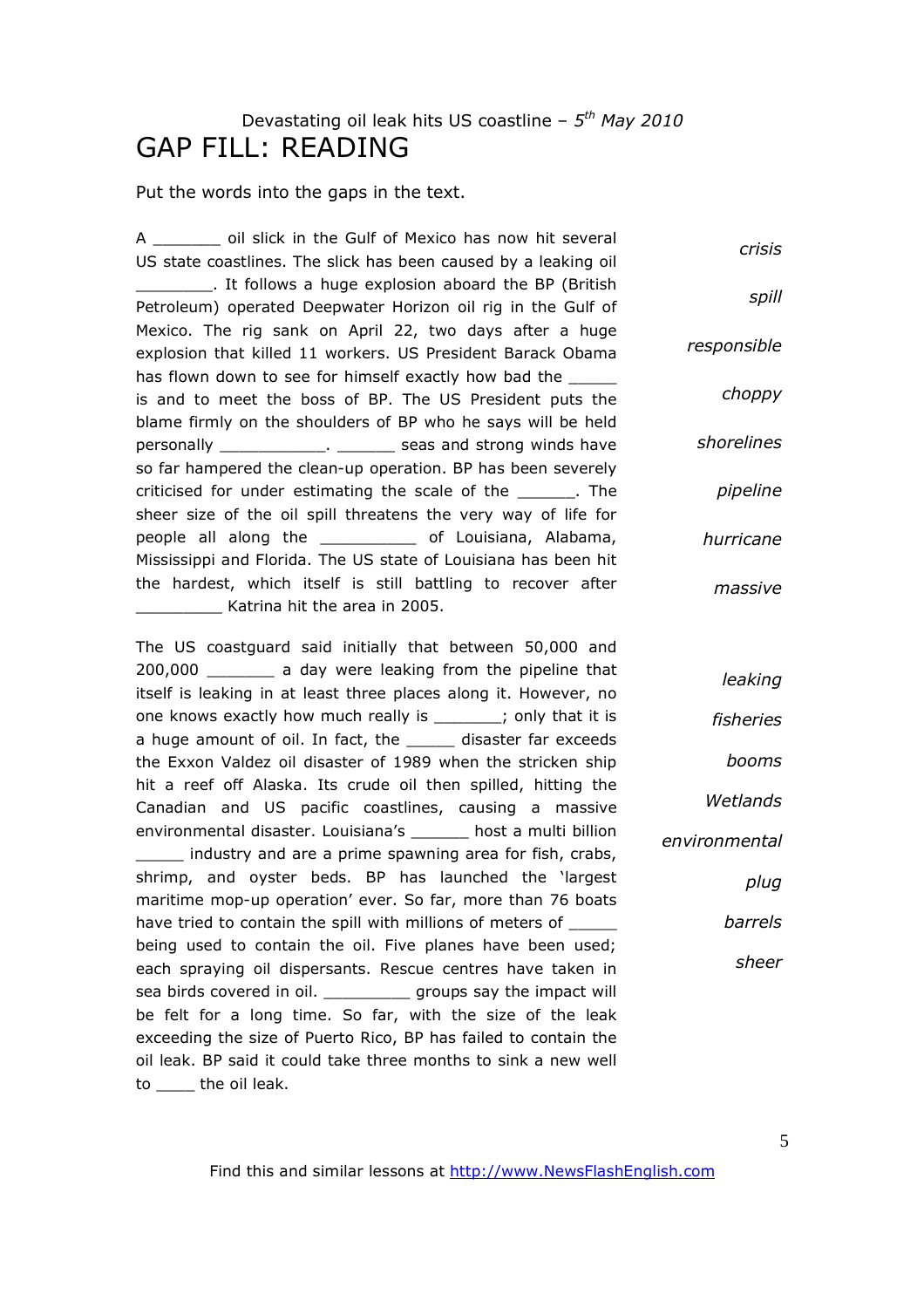# Devastating oil leak hits US coastline – *5 th May 2010* GAP FILL: LISTENING

## *Listen and fill in the spaces.*

# Devastating oil slick hits US coastline

A massive oil slick in example to the has now hit several US state coastlines. The slick has been caused by a leaking oil pipeline. It follows a huge explosion aboard the BP (British Petroleum) operated Deepwater Horizon oil rig in the Gulf of Mexico. The rig sank on April 22, two days after a huge explosion that killed 11 workers. US President Barack Obama has \_\_\_\_\_\_\_\_\_\_\_\_\_\_\_\_\_ for himself exactly how bad the spill is and to meet the boss of BP. The US President puts the blame firmly BP who he says will be held personally responsible. \_\_\_\_\_\_\_\_\_\_\_\_\_\_\_\_\_\_\_\_\_\_ winds have so far hampered the clean-up operation. BP has been severely criticised for under estimating the scale of the crisis. The sheer size of the oil spill threatens the \_\_\_\_\_\_\_\_\_\_\_\_\_\_\_\_\_\_\_\_ people all along the shorelines of Louisiana, Alabama, Mississippi and Florida. The US state of Louisiana has been hit the hardest, which itself is still battling to recover after **the summan value of the state of the state** hit the area in 2005.

The US coastguard said initially that between 50,000 and 200,000 barrels a day were leaking from the pipeline that itself is leaking in at least three places along it. However, no one knows exactly how much really is leaking; only that it is example that it is the sheer disaster far exceeds the Exxon Valdez oil disaster of 1989 when the stricken ship hit a reef off Alaska. Its crude oil then spilled, hitting the Canadian and US pacific coastlines, causing a massive \_\_\_\_\_\_\_\_\_\_\_\_\_\_\_\_\_\_\_\_\_\_\_\_\_\_\_. Louisiana's Wetlands host a multi billion **witch the manufax and are a prime** spawning area for fish, crabs, shrimp, and oyster beds. BP has launched the 'largest maritime mop-up operation' ever. So far, more than 76 boats have tried to contain the spill with millions of meters of booms being used to contain the oil. Five planes have been used; each \_\_\_\_\_\_\_\_\_\_\_\_\_\_\_\_\_\_\_\_\_\_\_\_. Rescue centres have taken in sea birds covered in oil. Environmental groups say the impact will be felt for a long time. So far, with the size of the leak exceeding the \_\_\_\_\_\_\_\_\_\_\_\_\_\_\_\_\_\_\_, BP has failed to contain the oil leak. BP said it could take three months to sink a new well \_\_\_\_\_\_\_\_\_\_\_\_\_\_\_\_\_\_\_\_\_\_\_.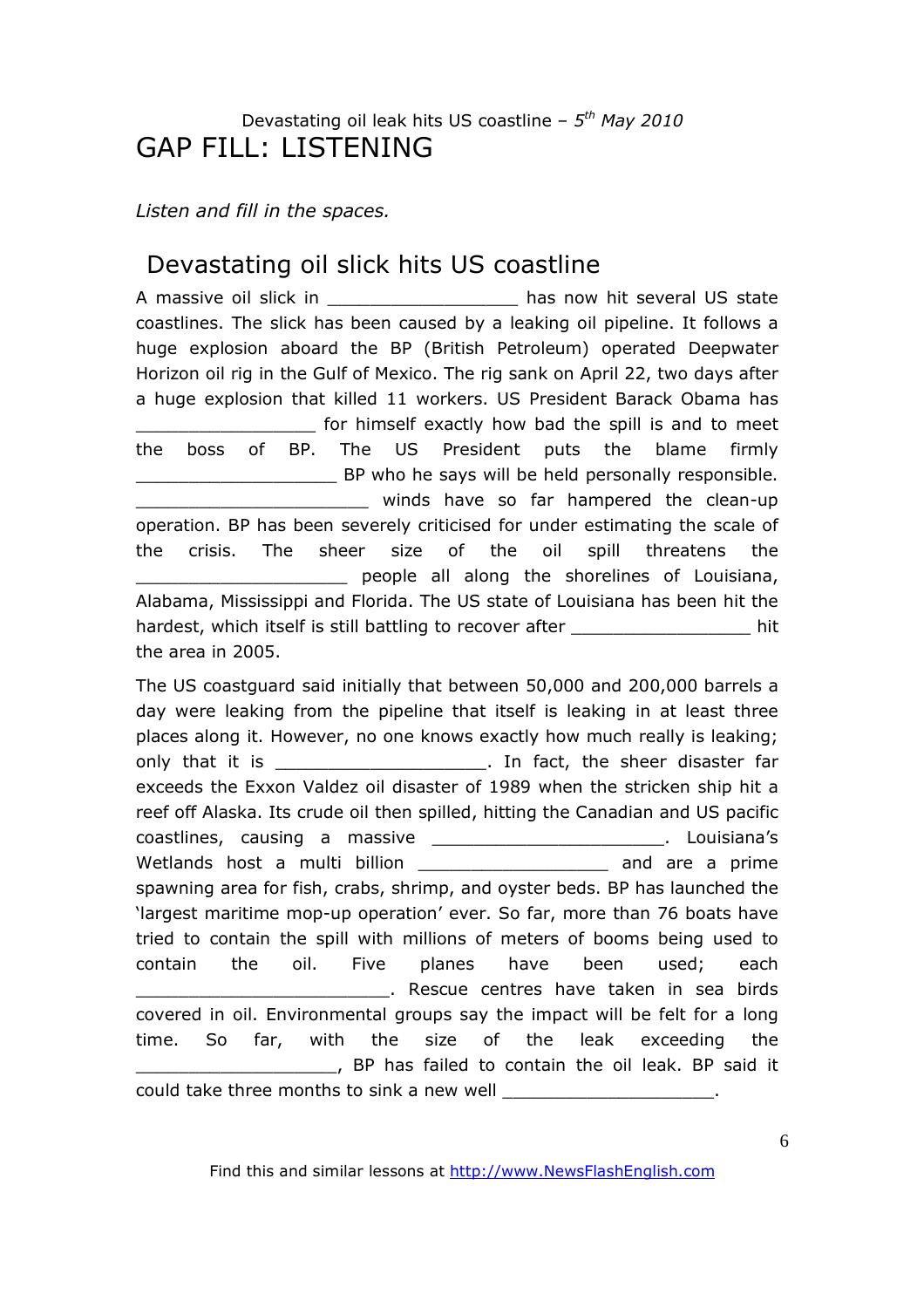## Devastating oil leak hits US coastline – *5 th May 2010* GRAMMAR

Put the words into the gaps in the text.

## Devastating oil slick hits US coastline

(1)\_\_ massive oil slick in the Gulf of Mexico has now hit several US state coastlines. The slick has been caused (2) a leaking oil pipeline. It follows a huge explosion aboard the BP (British Petroleum) operated Deepwater Horizon oil rig in the Gulf of Mexico. The rig sank on April 22, two days after a huge explosion that killed 11 workers. US President Barack Obama has flown down to see for himself exactly (3) bad the spill is and to meet the boss of BP. The US President puts the blame firmly on the shoulders of BP who  $(4)$  says will be held personally responsible. Choppy seas and strong winds have (5)\_\_ far hampered the clean-up operation. BP has been severely criticised for under estimating the scale of the crisis. The sheer size  $(6)$  the oil spill threatens the very way of life (7)\_\_ people all along the shorelines of Louisiana, Alabama, Mississippi and Florida. The US state of Louisiana has been hit the hardest, which itself is still battling to recover after hurricane Katrina hit (8) area in 2005.

The US coastguard said initially (1) between 50,000 and 200,000 barrels a day were leaking from the pipeline that itself is leaking in at least three places along it.  $(2)$ , no one knows exactly how much really is leaking; (3)\_ that it is a huge amount of oil. In fact, the sheer disaster far exceeds the Exxon Valdez oil disaster of 1989 when the stricken ship hit a reef off Alaska. Its crude oil (4) spilled, hitting the Canadian and US pacific coastlines, causing a massive environmental disaster. Louisiana's Wetlands host a multi billion fisheries industry and are a prime spawning area for fish, crabs, shrimp, and oyster beds. BP has launched the 'largest maritime mop-up operation' ever. So far,  $(5)$   $(6)$  76 boats have tried to contain the spill with millions of meters of booms being used to contain the oil. Five planes have been used; each spraying oil dispersants. Rescue centres have taken in sea birds covered in oil. Environmental groups say the impact will be felt for a long time. So far, (7)\_\_ the size of the leak exceeding the size of Puerto Rico, BP has failed to contain the oil leak. BP said it (8)\_\_ take three months to sink a new well to plug the oil leak. *than only could more however then with that*

Find this and similar lessons at http://www.NewsFlashEnglish.com

*he*

*a*

*the*

*how*

*for*

*of*

*so*

*by*